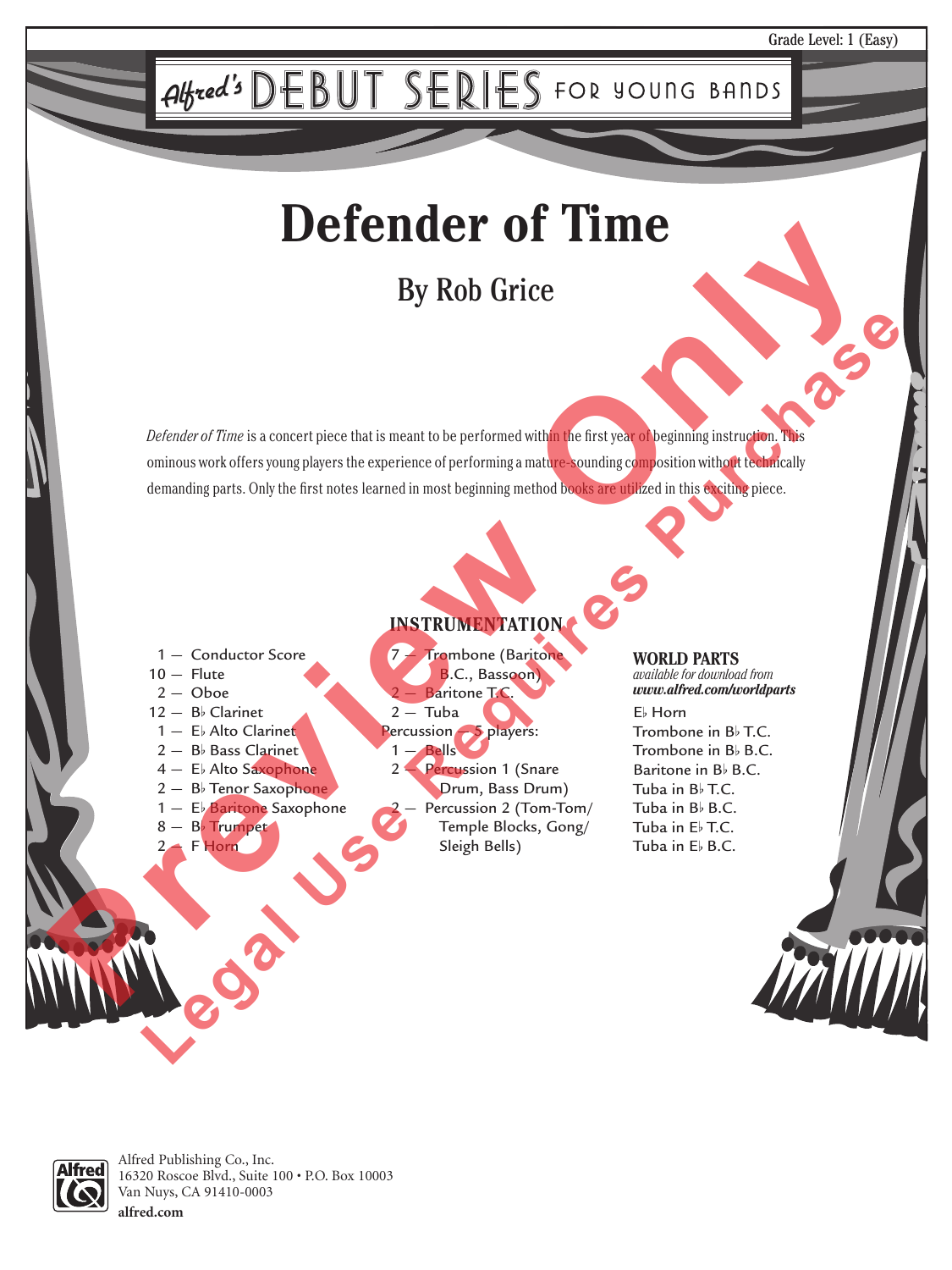# Defender of Time

2



Rob Grice (ASCAP)

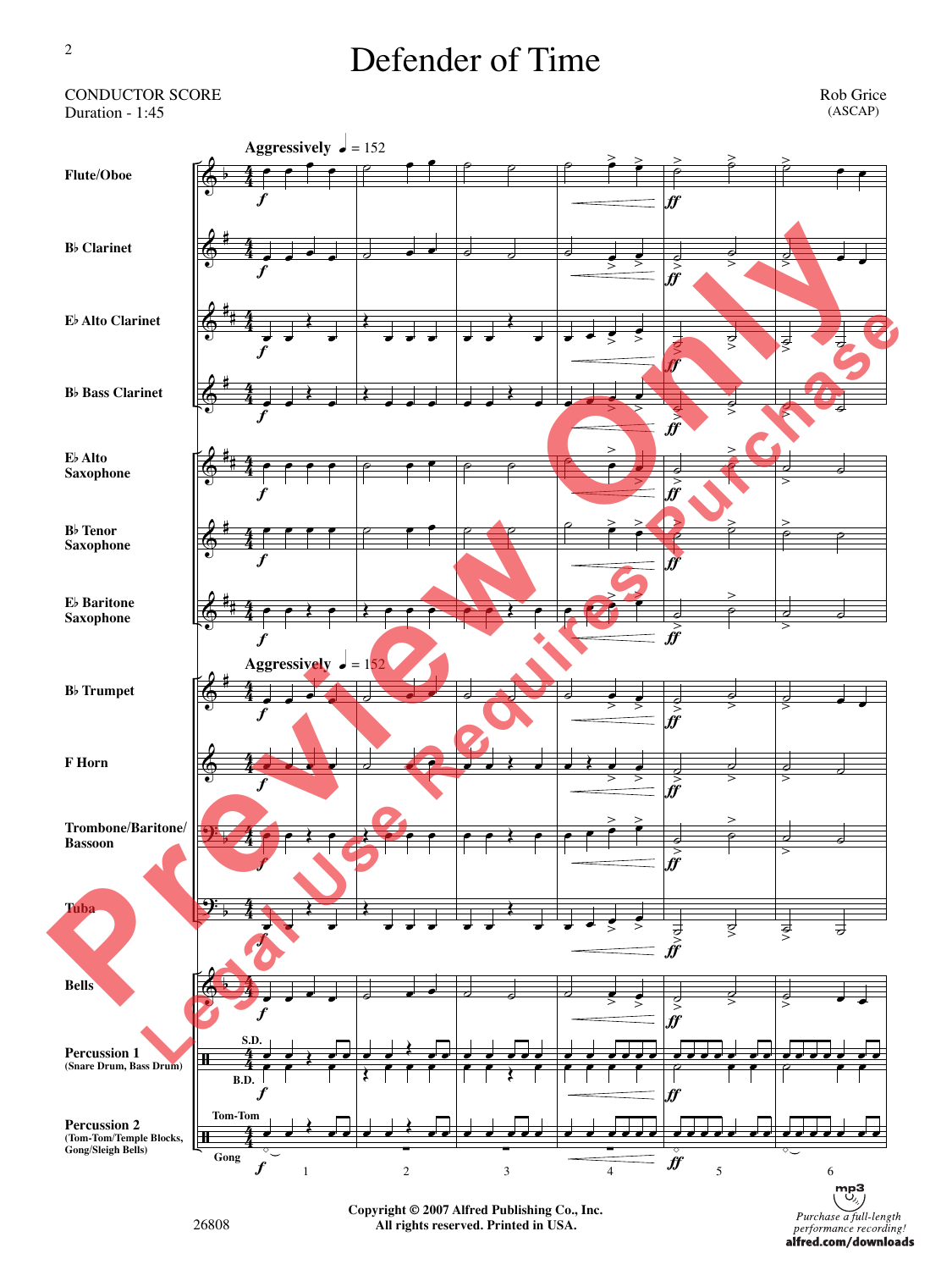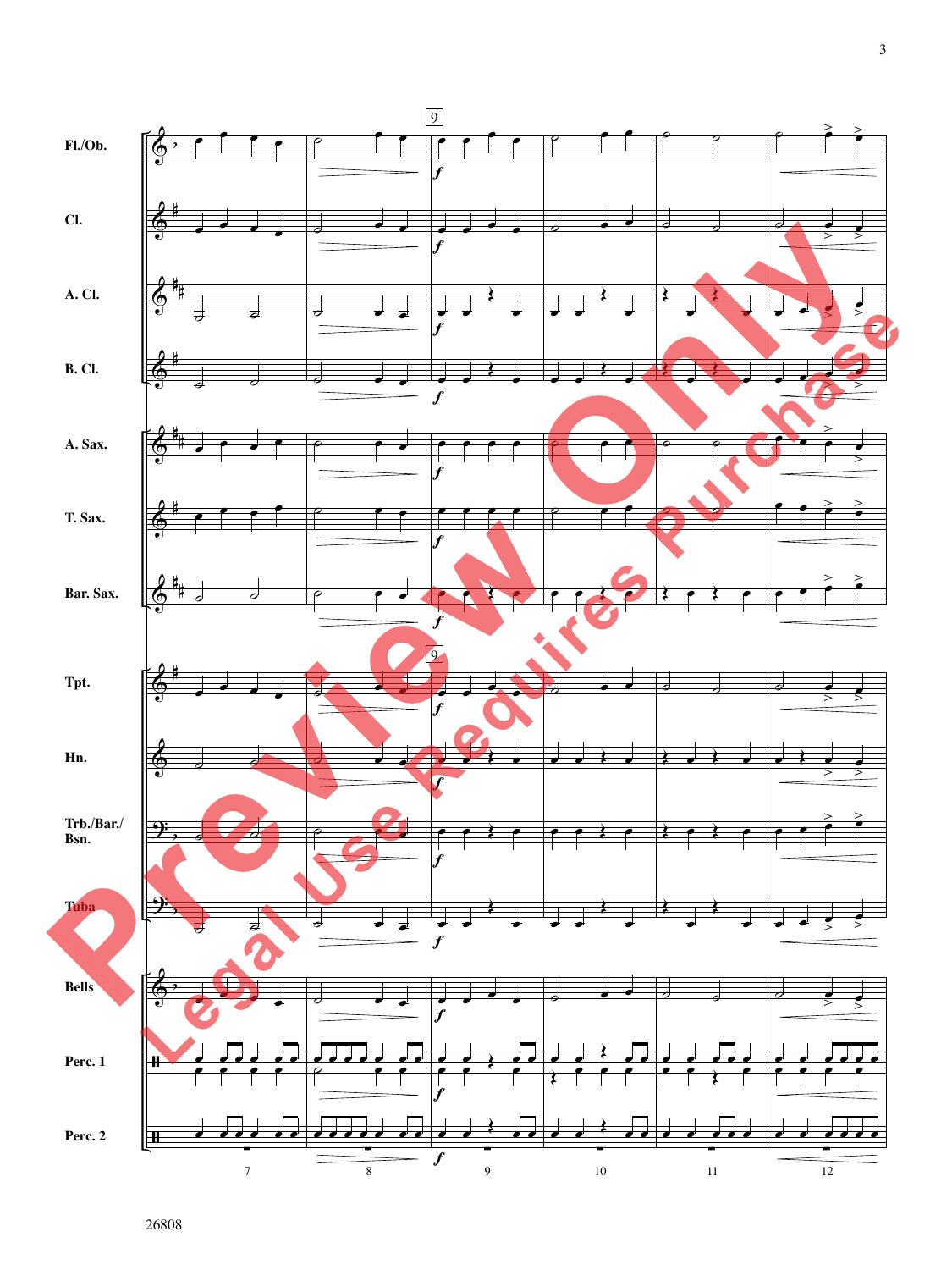

 $\overline{4}$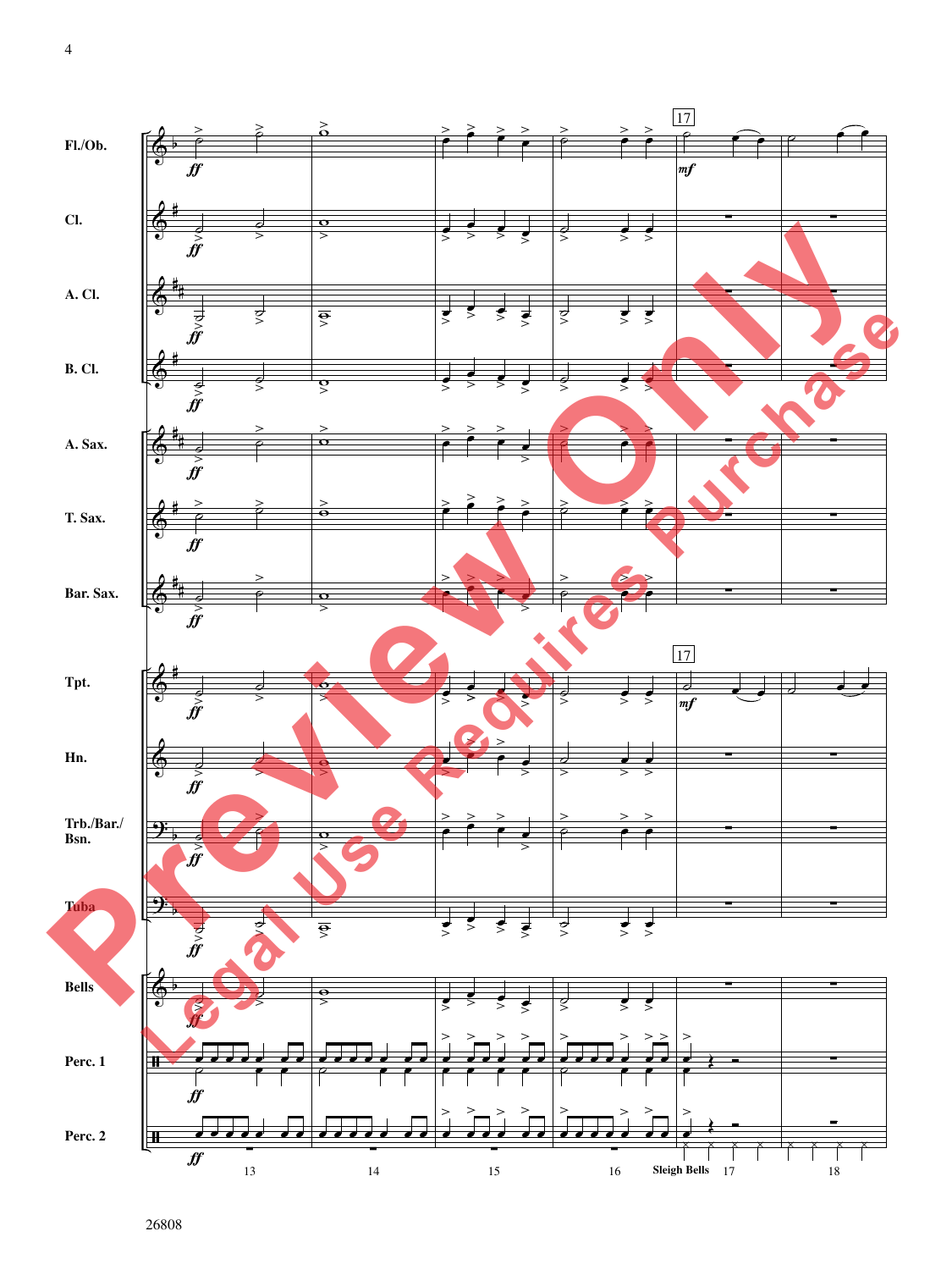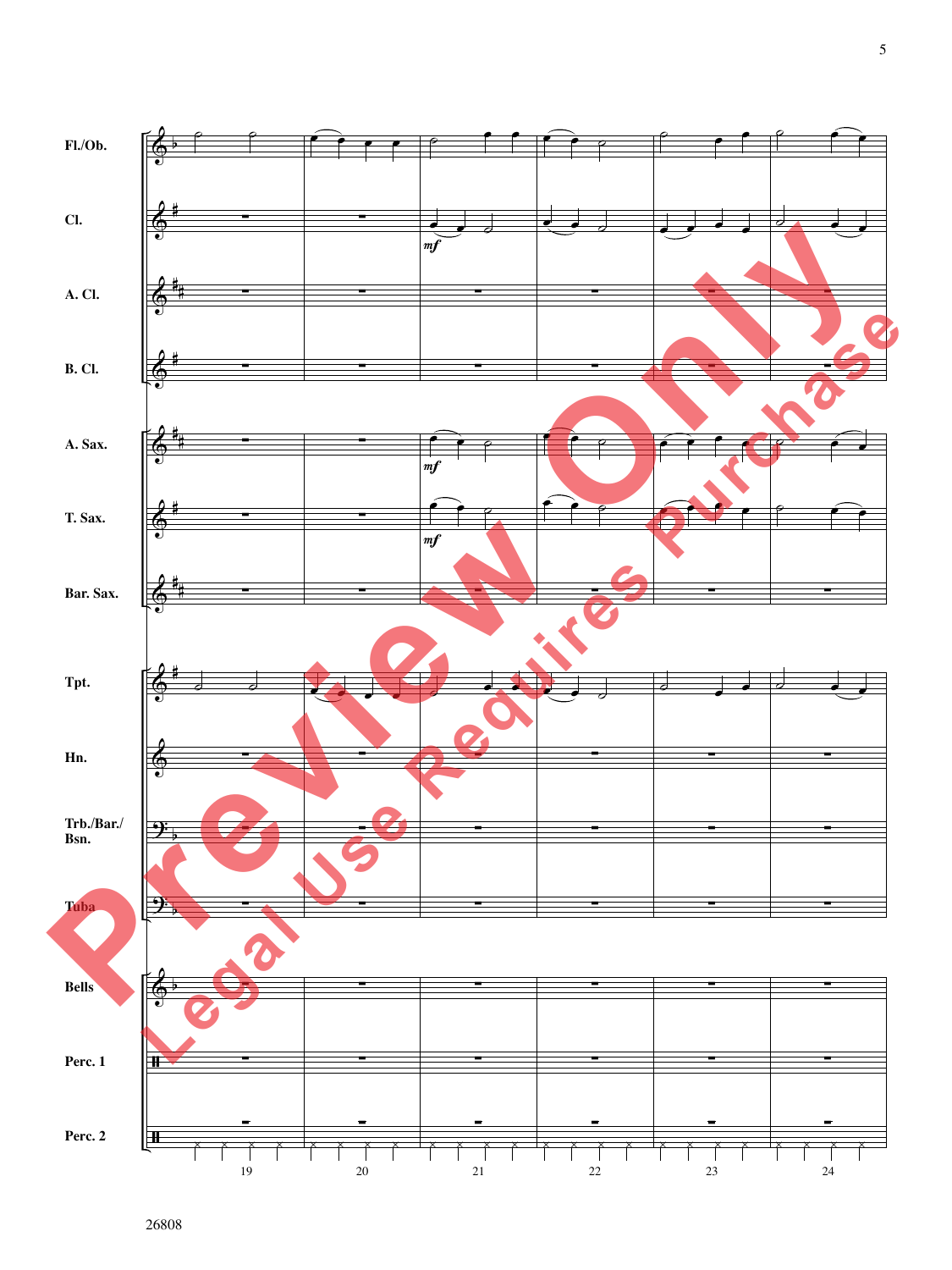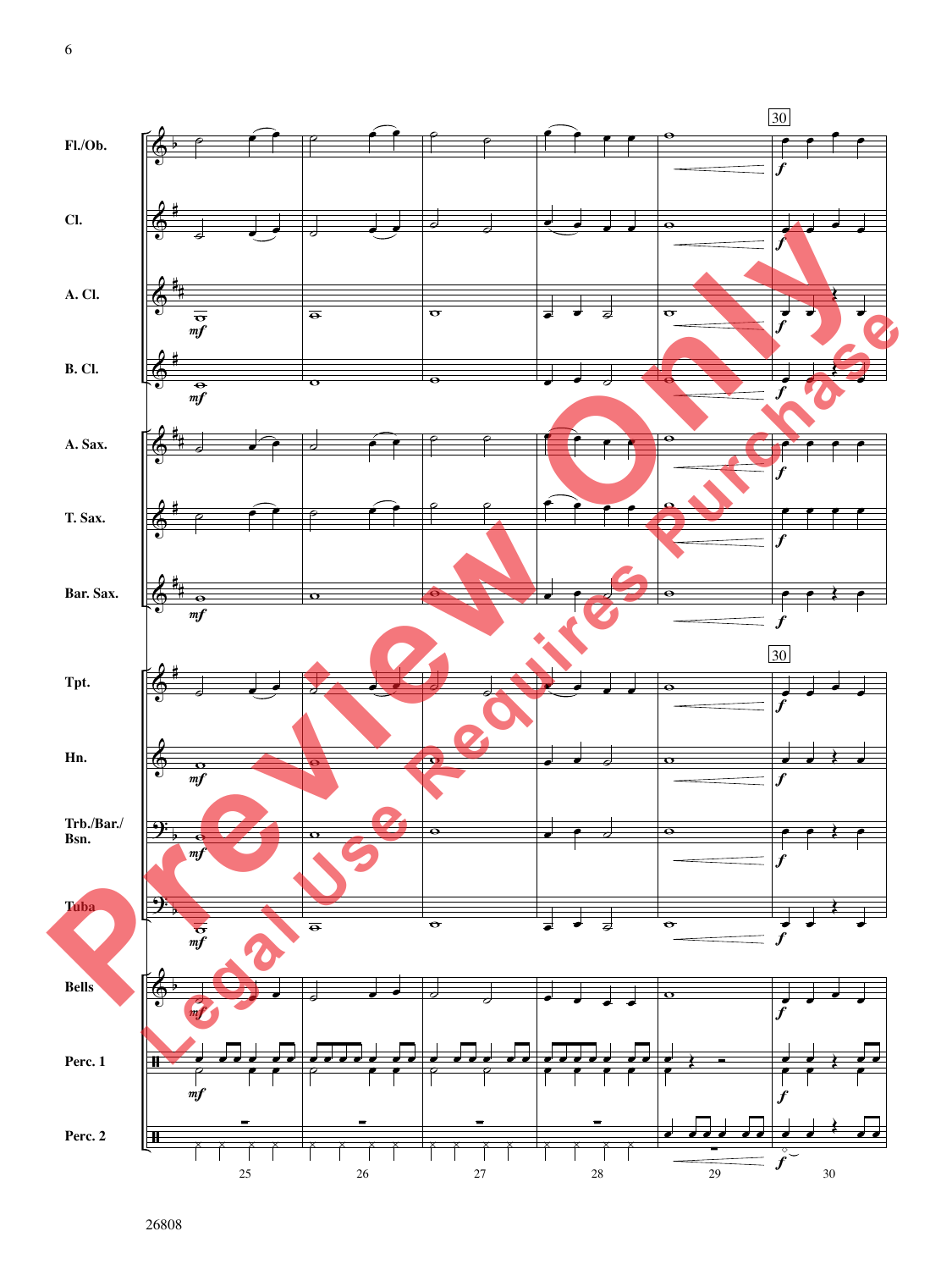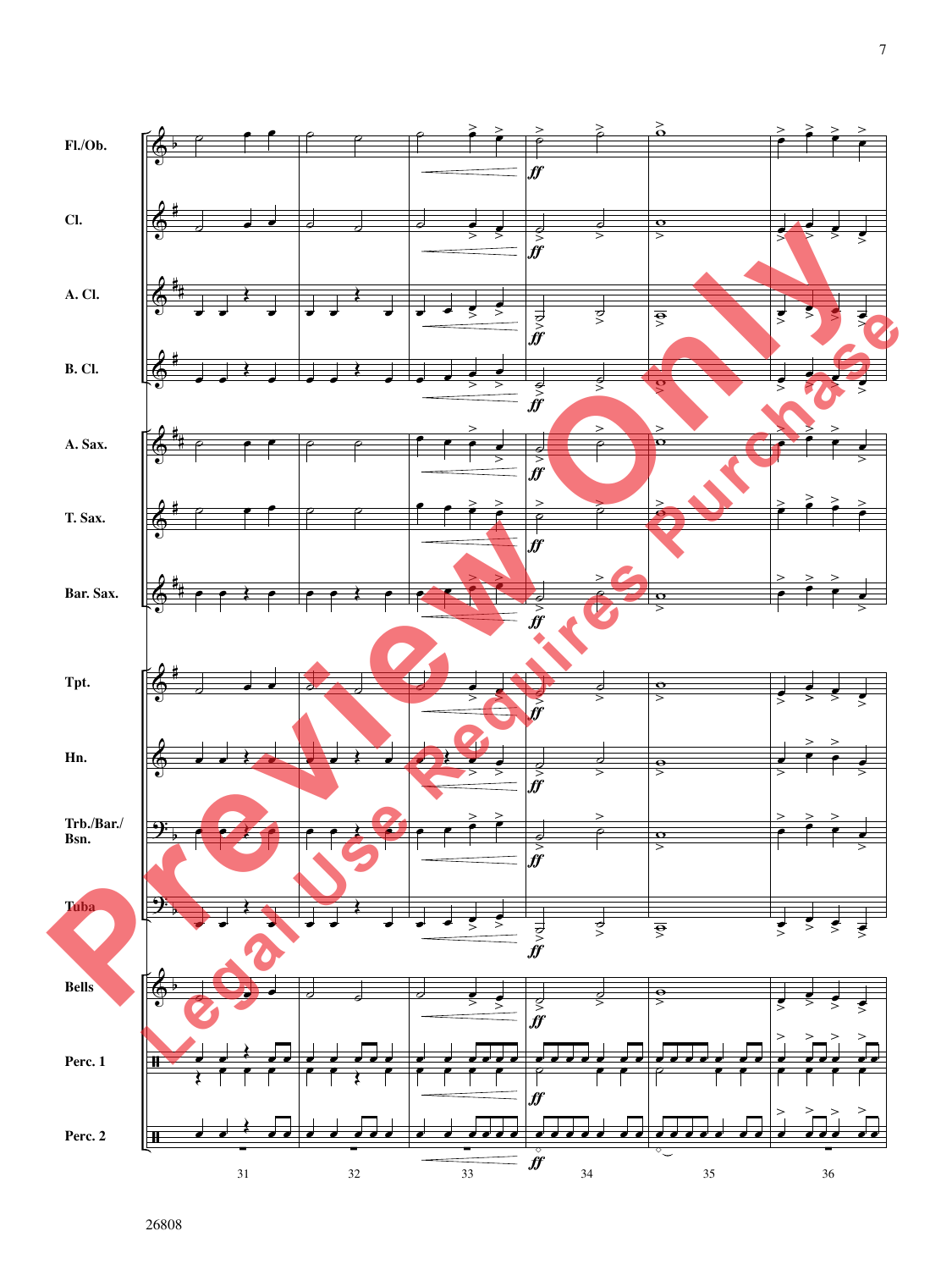

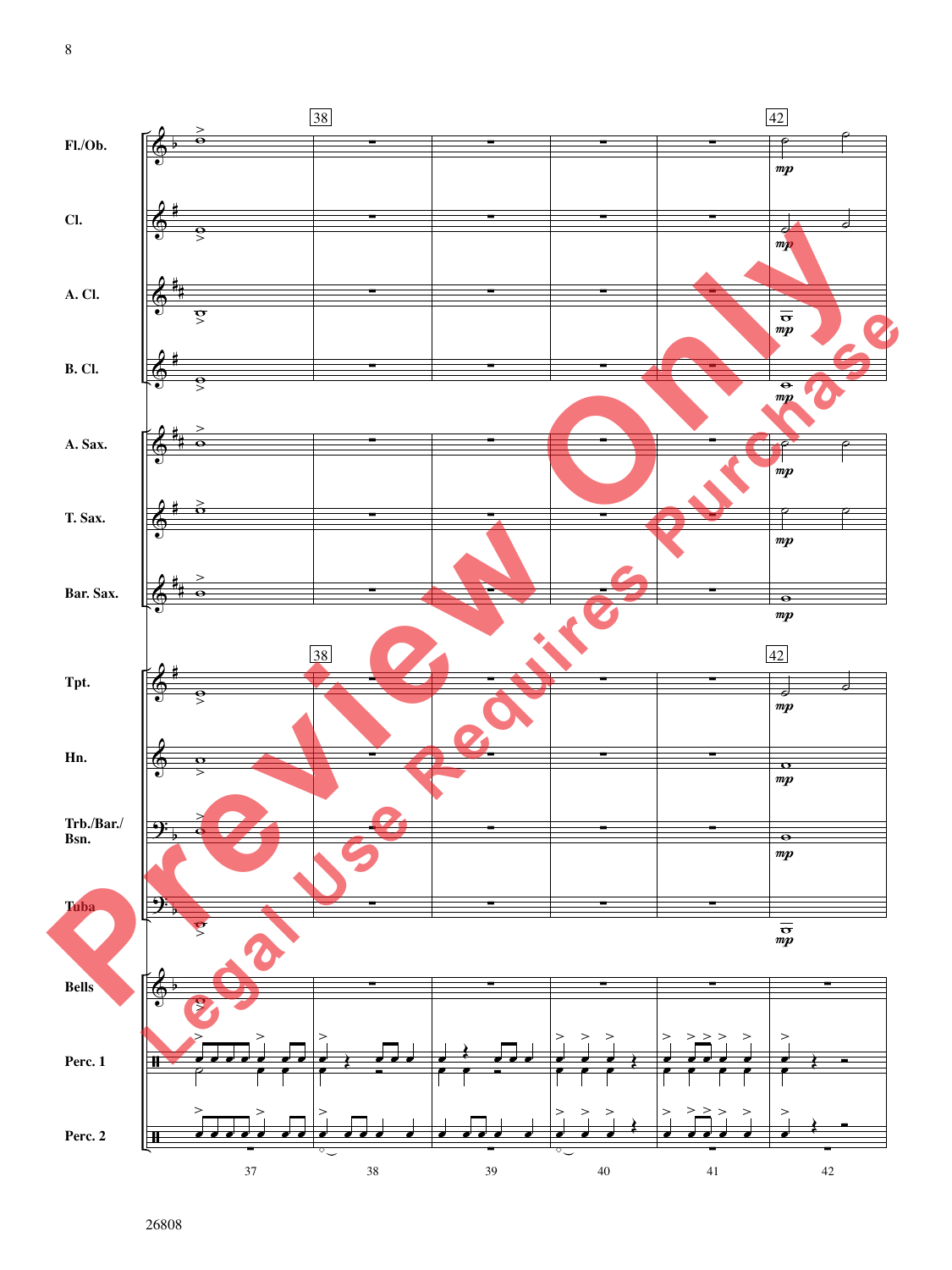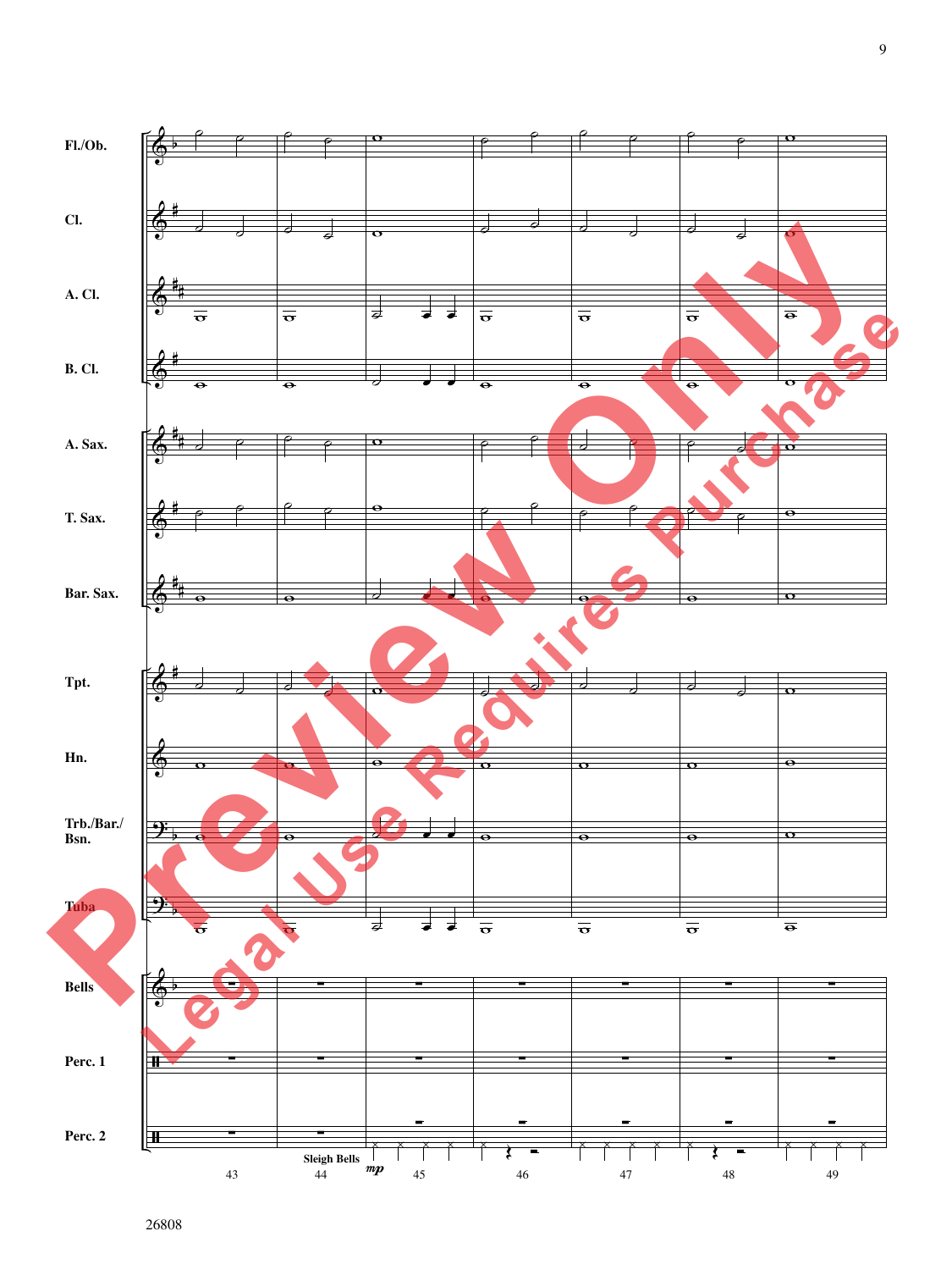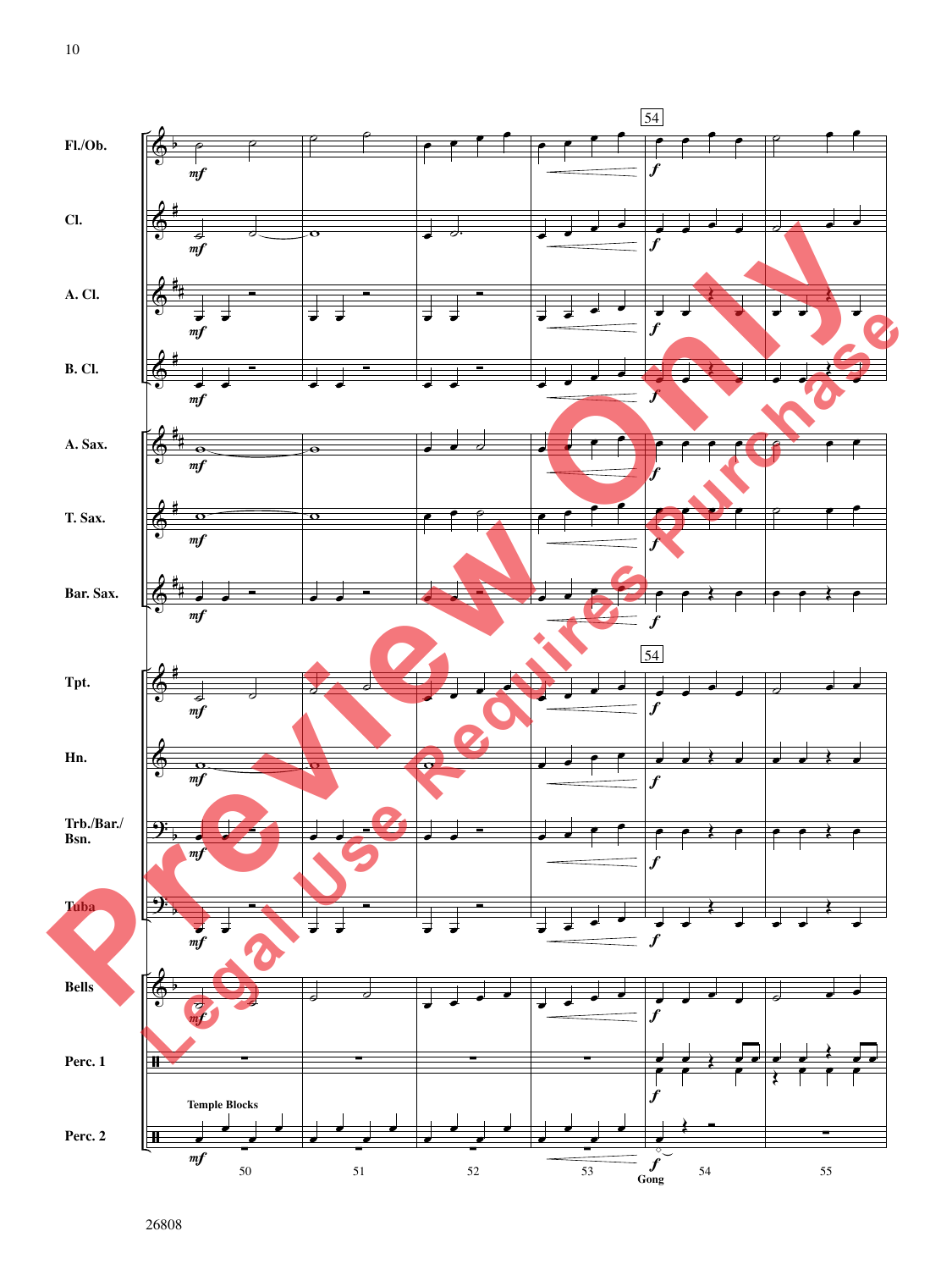